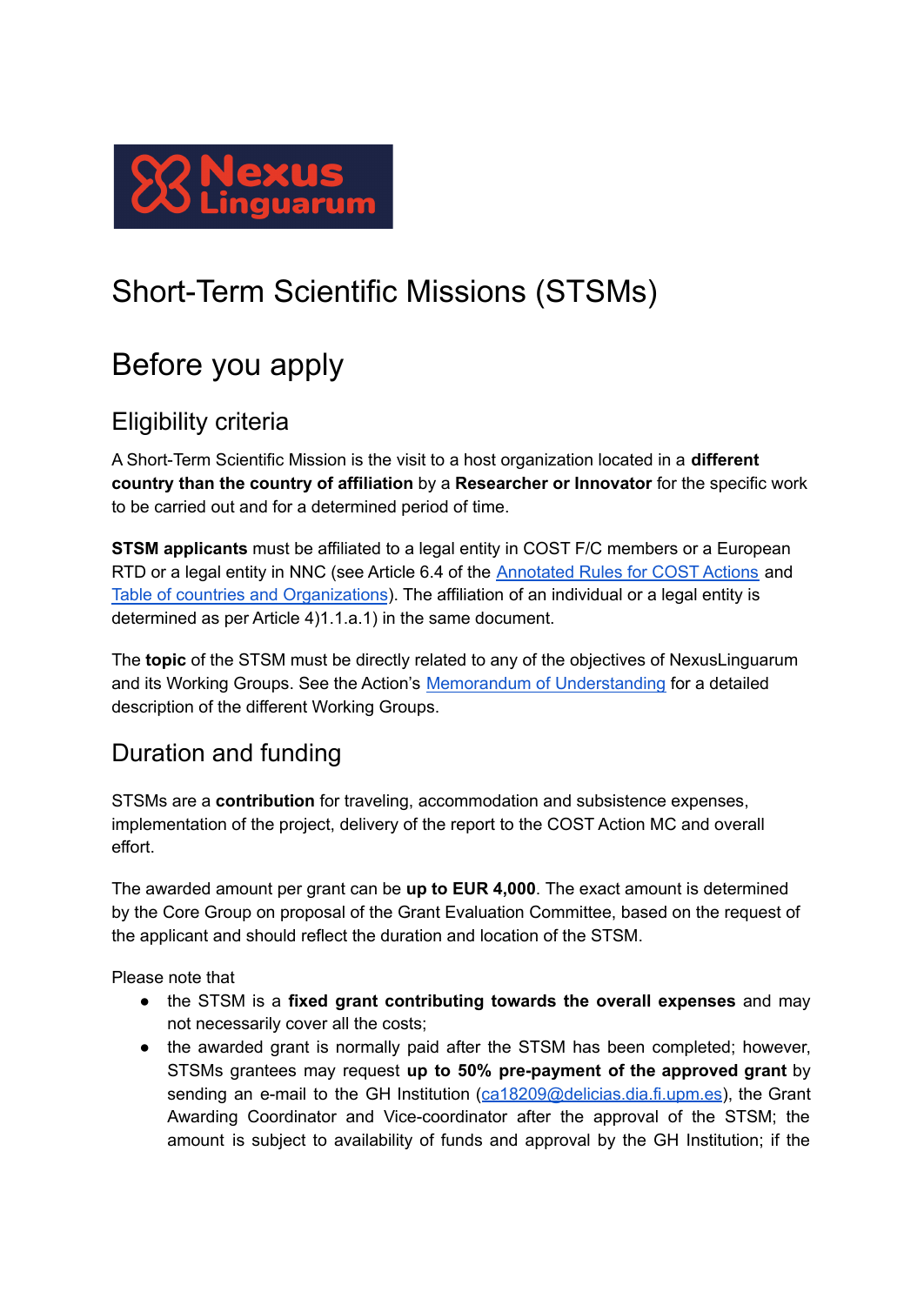pre-payment is approved, it is made once the STSM has started and upon receipt of a confirmation e-mail from the host institution;

● the STSM must be carried out within a Grant Period.

# Apply for an STSM

If you want to apply for an STSM, please follow the steps below:

- 1. Read carefully the [Annotated](https://www.cost.eu/uploads/2021/10/COST-094-21-Annotated-Rules-for-COST-Actions-Level-C-2021-11-01-1.pdf) Rules for COST Actions, and in particular **Annex 2.**
- 2. Obtain a letter from the Host Institution confirming that they agree to receive you for the STSM on the given dates should your application be approved.
- 3. If you do not already have an e-COST account, create one at [https://e-services.cost.eu;](https://e-services.cost.eu) make sure that you upload your CV in your profile.
- 4. Submit an application online at: <https://e-services.cost.eu/activity/grants>

#### **The application must include the following information:**

- To be filled in e-COST:
	- Title
	- Start and end date (within the active Grant Period);
	- Budget requested by the applicant;
	- Information about the host institution and contact person.
- To be uploaded to e-COST
	- Application form (following the template a[t](https://www.cost.eu/STSM_GrantApplication) [https://www.cost.eu/STSM\\_GrantApplication\)](https://www.cost.eu/STSM_GrantApplication) describing: Goals, description of the work to be carried out by the applicant, expected outcomes and description of the contribution to the Action MoU objectives;
	- Confirmation letter from the host that they agree to receive the applicant on the given dates.

# After you apply

Submitted applications are checked by the Grant Awarding Coordinator to ensure they are eligible (see "Eligibility criteria" above); eligible applications will be evaluated by the Grant Evaluation Committee according to the following criteria:

- **COST rules** (35%)
	- COST excellence and inclusiveness (age, gender, geography)
- **STSM proposal contents** (55%)
	- contribution to overall and WG objectives
	- proposed outcomes (e.g. publication, workshop presentation, future collaborations)
	- benefits for the applicant
	- benefits for the host institution
	- quality of methods & workplan
	- clarity of proposal
- **other criteria** (10%)